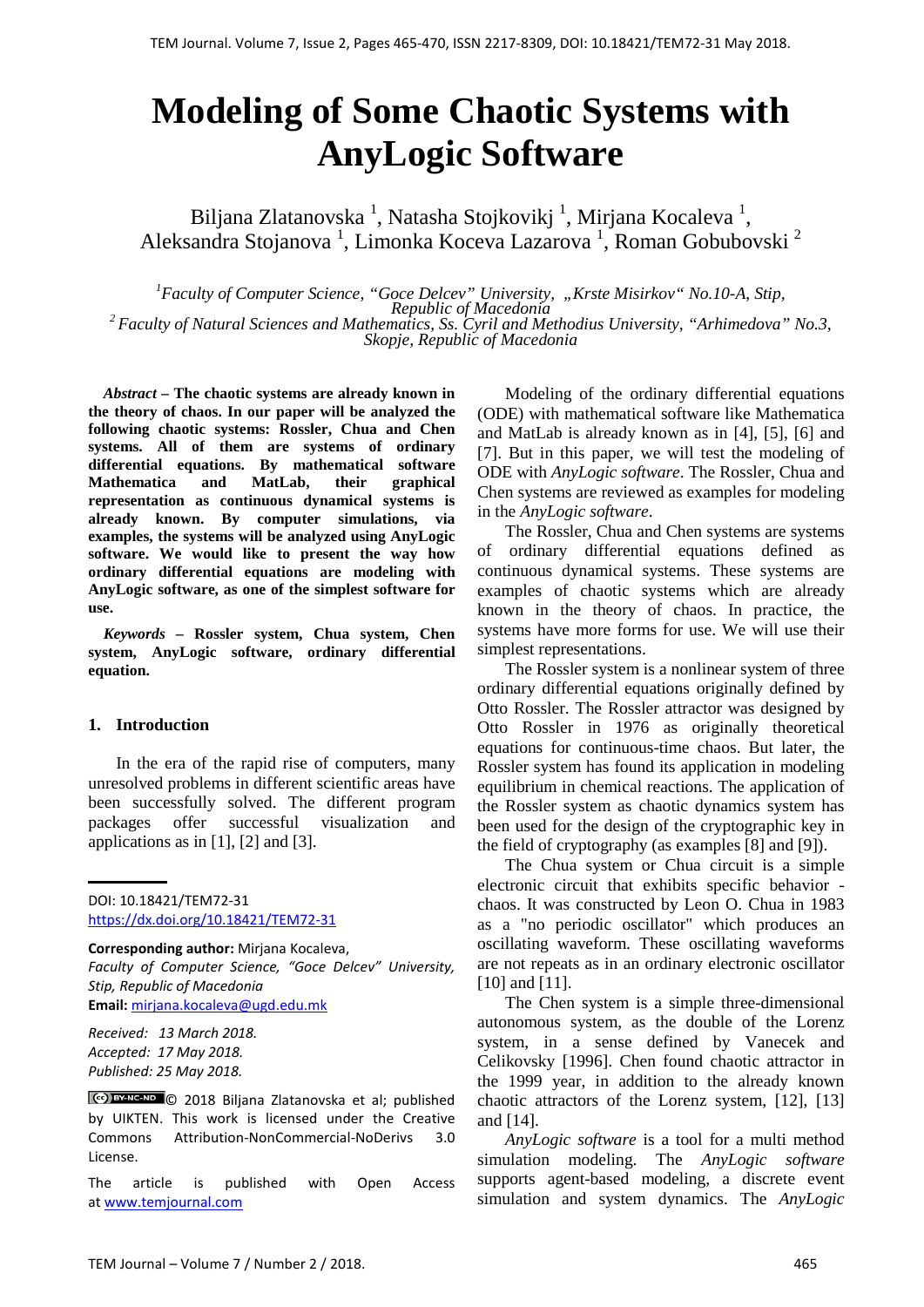*software* is developed by The AnyLogic Company. Since 2003, the *AnyLogic software* is focused on business simulation in the domains: market and competition, healthcare, manufacturing, supply chain, logistics, retail, business process, social and ecosystem dynamics, defense, project and asset management, IT Infrastructure, pedestrian dynamics and traffic simulation and aerospace and photovoltaics. One examples of using *AnyLogic software* are given in [15].

We are going to use *AnyLogic software* for educational goals, because we have an opinion that it is the great tool for learning mathematical models, [16].

## **2. Modeling of the Rossler system**

The Rossler system is given by

$$
\begin{aligned}\n\dot{x} &= -y - z \\
\dot{y} &= x + ay \\
\dot{z} &= b + z(x - c)\n\end{aligned}
$$

where a, b and c are real parameters. The behavior of the Rossler system depends on the values of the parameters *a* , *b* and *c*. Varying of each parameters gave the system possibility to converge toward a periodic orbit, fixed point, or escape towards infinity.

From the system, we can see that the nonlinear character in Rossler system appears in the third equation with quadratic term which generates a chaotic attractor with a single lobe, in contrast to the Lorenz attractor which has two lobes.

The Rossler system has two equilibrium points and they are given by:

$$
(\frac{c+\sqrt{c^2-4ab}}{2}, \frac{-c-\sqrt{c^2-4ab}}{2a}, \frac{c+\sqrt{c^2-4ab}}{2a})
$$

$$
(\frac{c-\sqrt{c^2-4ab}}{2}, \frac{-c+\sqrt{c^2-4ab}}{2a}, \frac{c-\sqrt{c^2-4ab}}{2a})
$$

One of these fixed points is in the center of the attractor.

The behavior of the Rossler system with the *AnyLogic software* will be given for the values of the parameters  $a = 0.2$ ,  $b = 0.2$  and  $c = 5.7$ . It is a Rossler chaotic attractor.

The model structure in *AnyLogic software* is simple, since the mathematical expressions can be easily put into the ODEs. In our case, the structure of the Rossler system in *AnyLogic software* is following:



*Figure 1. Rossler model in Anylogic software*

In *AnyLogic software*, variables are represented with a element Stock. In System Dynamics, *Stocks* (also known as levels, accumulations, or state variables) are used to represent the real-world processes (e.g. stocks of material, knowledge, people, money). Stocks define static part of the system. For dependency between variables (stocks) is used element Link. The constants  $a$ ,  $b$ ,  $c$  are shown with element Parameter (Figure 1.).

In Figure 2. is shown dependency on the variables  $x$ ,  $y$  and  $z$  from, the time  $t$ , for the initial values  $x(0)=0$ ,  $y(0)=0$  and  $z(0)=0$ .



*Figure 2. Time dependency of the variables*  $x(t)$ *,*  $y(t)$ *,*  $z(t)$ *in the Rossler system*

In Figure 3. are shown the projecions of a trajectory of the Rossler attractor in *x*-*y*, *y*-*z* and *x*-*z* planes for the same initial values  $x(0)=0$ ,  $y(0)=0$  and  $z(0)=0$  when the time is changed from  $t=0$  to  $t=$ 250.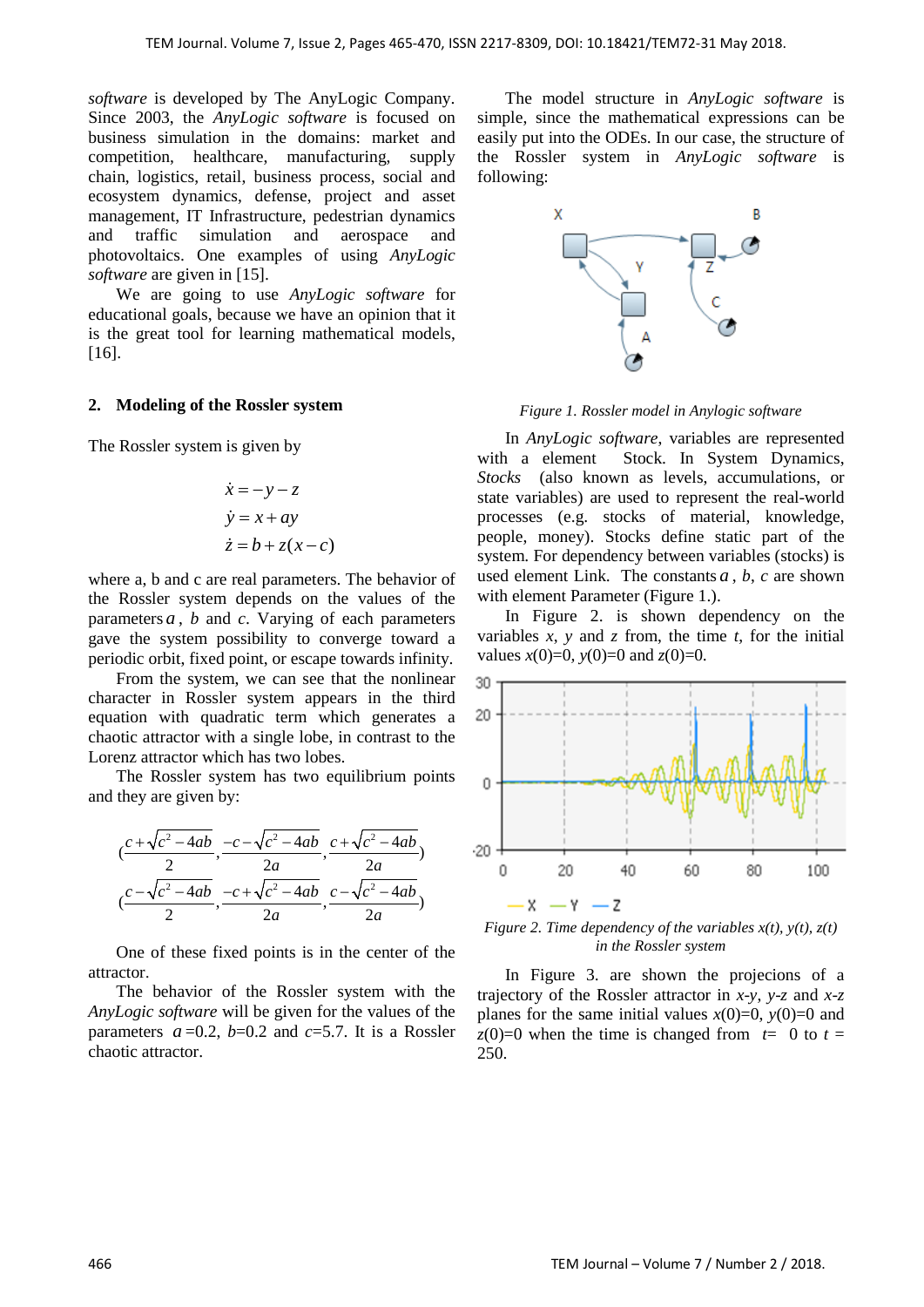

*c) y-z phase plane*

*Figure 3. Phase planes of the Rossler attractor in the AnyLogic software*

#### **3. Modeling of the Chua system**

An electronic circuit made from resistors, capacitors, and inductors before it can display chaotic behavior, it must satisfy the following three criteria:

- 1. one or more nonlinear elements;
- 2. one or more locally active resistors;
- 3. three or more energy-storage elements.

These criteria are met from the Chua's circuit.

There are more forms of Chua circuit, but our analyses will be in direction of the nonlinear system of differential equations which is given by

$$
\begin{aligned}\n\dot{x} &= a(y - f(x)) \\
\dot{y} &= x - y + z \\
\dot{z} &= -by\n\end{aligned}
$$

where *a* and *b* are parameters and the function  $f(x)$ is

$$
f(x) = x^5 - \frac{1}{16}x^3 - \frac{1}{6}x
$$

From the Chua system, we see that the nonlinear character in the system appears in the first equation.

The Chua system has three equilibrium points and they are: (0,0,0), *(i*,0,*i*), (-*i*,0-*i*),  $\left(-\frac{\sqrt{17}}{4}, -\frac{\sqrt{17}}{4}, 0\right), \ \left(\frac{\sqrt{17}}{4}, \frac{\sqrt{17}}{4}, 0\right).$ 

The behavior of the Chua system with the *AnyLogic software* will be given for the values of the parameters  $a = 10$  and  $b = 14$ .

The model structure in *AnyLogic software* is the following:



*Figure 4. Chua model in Anylogic software*

In Figure 5. is shown dependency on the variables *x*, *y* and *z* from time *t*, for the initial values *x*(0)=1*, y*(0)=2 and *z*(0)=-1*.*



*Figure 5. Time dependency of the variables*  $x(t)$ *,*  $y(t)$ *,*  $z(t)$ *in the Chua system*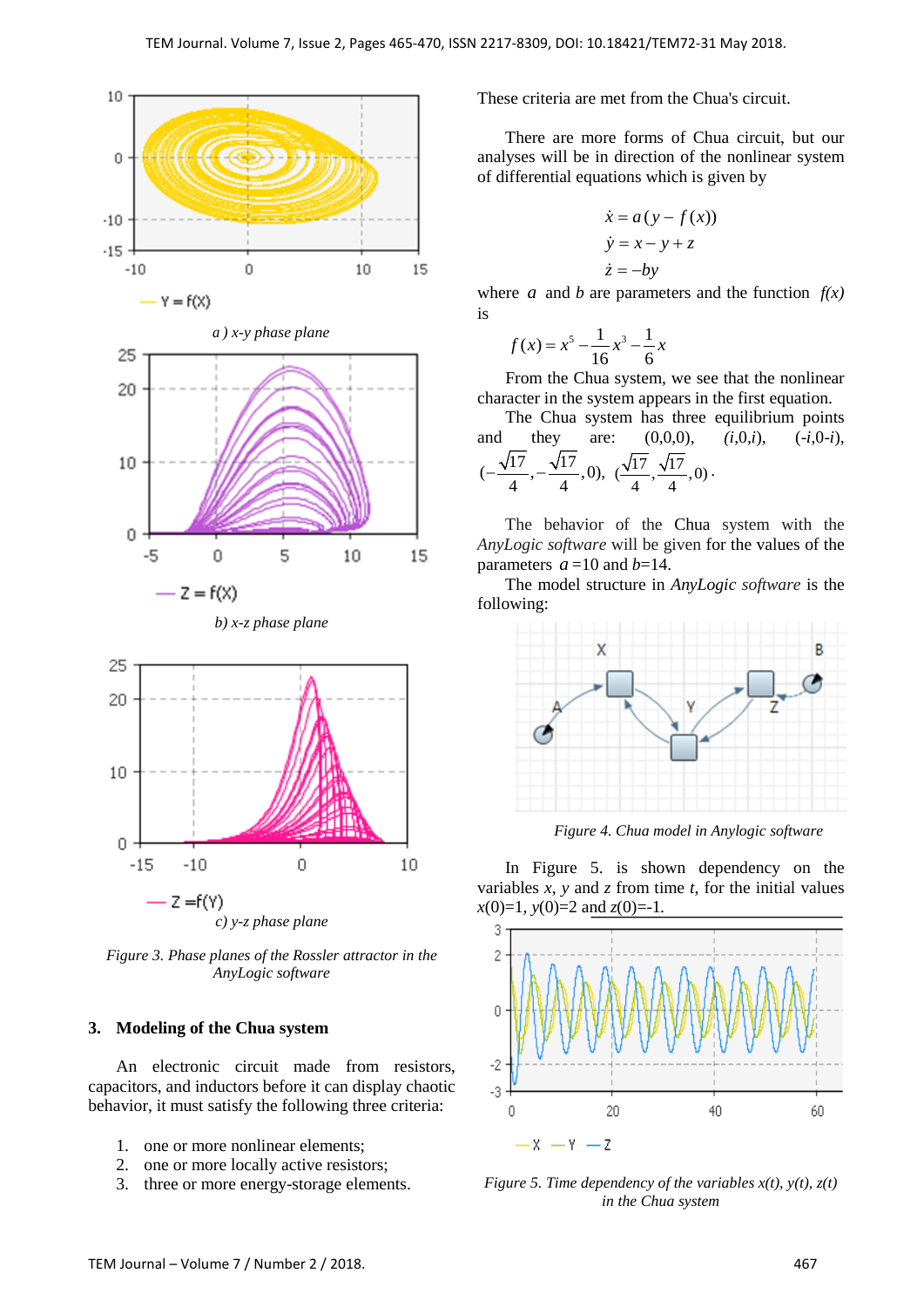In Figure 6. are represented the projecions of a trajectory of the Chua attractor in *x*-*y*, *y*-*z* and *x*-*z* planes for the same values of the initial values  $x(0) =$ 0,  $y(0) = 0$  and  $z(0) = 0$  when the time is changed from  $t=0$  to  $t=250$ .



*Figure 6. Phase planes of the Chua circuit in the AnyLogic software*

# **4. Modeling of the Chen system**

The Chen system as special case from Lorenz system is given by the following system:

$$
\begin{aligned}\n\dot{x} &= a(y - x) \\
\dot{y} &= (c - a)x + cy - xz \\
\dot{z} &= -bz + xy\n\end{aligned}
$$

where  $a$ ,  $b$  and  $c$  are real parameters. It is constructed as an example for obtaining new chaotic attractors beside the Lorenz chaotic attractor.

The Chen system has two equilibrium points and they are  $(\pm \sqrt{b(2c-a)}, \pm \sqrt{b(2c-a)}, 2c-a)$ .

The behavior of the Chen system with the *AnyLogic software* will be given for the values of the parameters  $a = 35$ ,  $b = 3$  and  $c = 28$ , because the system for these values of the parameters has the chaotic solutions.

The model structure in the *AnyLogic* software is the following:



*Figure 7. Chen model in Anylogic software*

In Figure 8. is shown the dependency on the variables  $x$ ,  $y$  and  $z$  from, the time  $t$ , for the initial values  $x(0)=0$ ,  $y(0)=10$  and  $z(0)=20$ .



*Figure 8. Time dependency of the variables x(t), y(t), z(t) in the Chen system*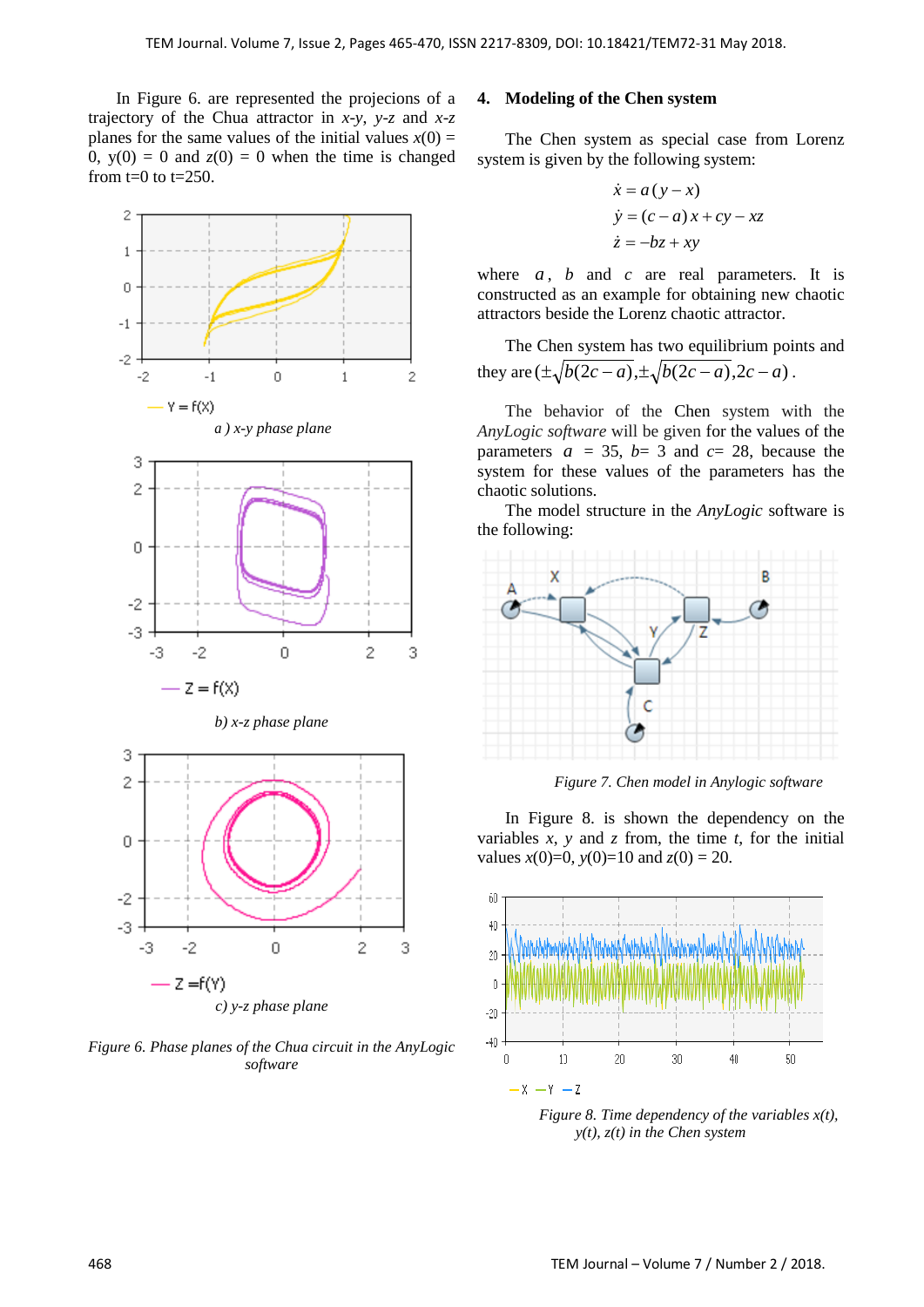In Figure 9. are represented the projecions of a trajectory of the Chen attractor in *x*-*y*, *y*-*z* and *x*-*z* planes for the same values of the initial values  $x(0)=0$ ,  $y(0) = 10$  and  $z(0) = 20$  when the time is changed from *t*=0 to *t*=100.









*c) y-z phase plane*

*Figure 9. Phase planes of the Chen circuit in the AnyLogic software*

## **5. Conclusion**

The *AnyLogic software* as a tool for multimethod simulation modeling describes models of ODE in which in explicit way are shown the connections between the variables and also the connections between the variables and the parameters (see Figures 1., 4. and 7.). Thus graphically, these connections could not be seen in another mathematical software such as Mathematica and MatLab.

For time dependency of the variables  $x(t)$ ,  $y(t)$ , z(t) in the systems described in Figures 2., 5. and 8. the *AnyLogic software* gave the same pictures as Mathematica and MatLab software. One advantage in *AnyLogic software* is that we can follow how the whole simulation is drawn, which is not the case in Mathematica and MatLab. But, on the other hand, with Mathematica and MatLab we can draw 3D graphics easily and in *Anylogic* we have to include Jzy3d Java library for drawing 3D graphics. That is some kind of disadvantage of *Anylogic*.

Analogously on the previous paragraph, the *AnyLogic software* for presentation of the phase planes of the systems described in Figures 3., 6. and 9. gave the same images as Mathematica and MatLab software. Again, in *AnyLogic software*, we can follow how the whole simulation is drawn, which is not the case in Mathematica and MatLab.

For this reason, according to our research, *AnyLogic software* is a better tool for dynamical simulations of ODE than the other mathematical software. It is so because *Anylogic* gives the chaotic behavior in the process of ODE presentation, draws out the phase planes as a simulation and shows the connections between the variables and also the connections between the variables and the parameters of the system.

#### **References**

- [1]. Kocaleva, M., Stojkovikj, N., Stojanova, A., Krstev, A., & Zlatanovska, B. (2017, April). Improving on teaching curriculum of Calculus 2 at technical faculties. In *Global Engineering Education Conference (EDUCON), 2017 IEEE*(pp. 599-606). IEEE.
- [2]. Stojanova, A., Stojkovikj, N., Kocaleva, M., Zlatanovska, B., & Martinovska-Bande, C. (2017, April). Application of VARK learning model on "Data Structures and Algorithms" course. In *Global Engineering Education Conference (EDUCON), 2017 IEEE* (pp. 613-620). IEEE.
- [3]. Stojanova, A., Zlatanovska, B., Kocaleva, M., Miteva, M. and Stojkovic, N. (2016) *"Mathematica" as a tool for characterization and comparison of one parameter of square mappings as dynamic systems.* In: ITRO 2016, Zrenjanin, Serbia.
- [4]. Zlatanovska, B., Kocaleva, M., Stojanova, A., Stojkovic, N. and Deleva, E. (2017). *Examples of fold bifurcation in a one-dimensional systems.* In: ITRO 2017, Zrenjanin, Serbia.
- [5]. Zlatanovska, B. (2017). Approximation for the solutions of Lorenz system with systems of differential equations. *Bulletin Mathématique*, *41*(1), 51-61.